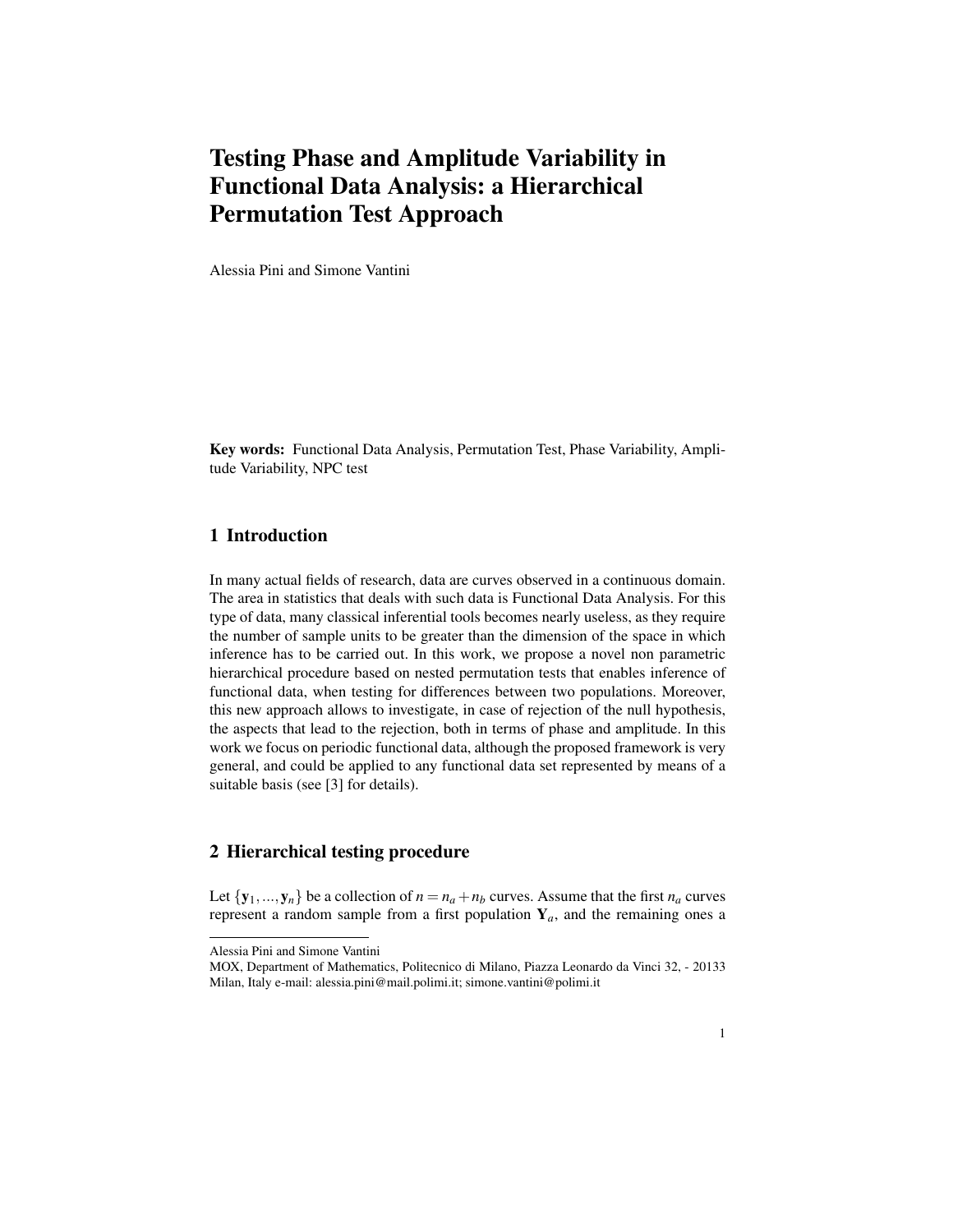sample from a second population  $Y_b$ . We aim at testing the null hypothesis  $Y_a \stackrel{d}{=} Y_b$ against the alternative  $Y_a \stackrel{d}{\neq} Y_b$ , in both the uncoupled and the coupled scenario.

In this work, we focus on periodic functional data observed on a grid  $t_1, \ldots, t_J$ during a period *T*. This type of data set can be represented in the frequency domain by means of a truncated Fourier expansion:

$$
y_i(t) = \mu_{0i} + \sum_{k=1}^{(J-1)/2} A_{ki} \cos\left(\frac{2\pi}{T}kt + \phi_{ki}\right)
$$
 (1)

Thus, we can represent the *i*th unit by means of the  $(J-1)/2$  coefficients of phase  $\phi_{ik}$  and of the  $(J-1)/2$  coefficients of amplitude  $A_{ik}$  associated with the first  $(J 1/2$  frequencies.<sup>1</sup> Coherently, for the "0th" frequency, we can define the phase and amplitude coefficients as  $A_{0i} = |\mu_{0i}|$  and  $\phi_{0i} = \pi[1 - \text{sign}(\mu_{0i})]/2$ .

In order to provide tests on differences between the two populations, we propose a hierarchical combination of the  $p = J + 1$  univariate permutation tests associated to the parameters of the Fourier expansion (1), with single combinations being based on NPC tests [2]. The test is defined by a family of transformations of the data set which preserves the likelihood under  $H_0$ , suitable test statistics for the univariate tests, and a suitable hierarchy of combination functions. The family of transformations of the original data set depends on the type of test we want to perform:

- in the **uncoupled** case the family of transformations is composed by any permutation over the sample units of the observed values. So  $\frac{n!}{n_a!n_b!}$  different rearrangements of the data set are obtained.
- in the coupled case the family of transformations in composed by within-couple permutations of the observed values. So,  $2^{n_a} = 2^{n_b}$  different rearrangements of the data set are obtained. $<sup>2</sup>$ </sup>

The univariate test statistic used for each parameter at frequency *k* depends on the variable we intend to test and on the type of test. In particular:

- for the *k*th **amplitude** test  $H_{amp}^{(k)}$  (i.e.,  $H_{0an}^{(k)}$  $\theta_{amp}^{(k)}$  :  $A_{k_a} \stackrel{d}{=} A_{k_b}$  vs  $H_{1_{am}}^{(k)}$  $A_{\text{1}}^{(k)}$  :  $A_{k_a} \neq A_{k_b}$ ), we use in the uncoupled case, the absolute value of the logarithm ratio between geometric sample means:  $T_{amp}(\mathbf{A}_k^*) = \begin{bmatrix} 1 & 0 & 0 \\ 0 & 0 & 0 \\ 0 & 0 & 0 \end{bmatrix}$  $\log \left( \frac{\left( \prod_{i=1}^{n_a} A_{ki}^* \right)^{1/n_a}}{4} \right)$  $(\prod_{i=n_a+1}^n A_{ki}^*)^{1/n_b}$  $\Big) \Big|$ . In the coupled case we use the absolute value of the logarithm of the sample mean of ratio between coupled data:  $T_{amp}(\mathbf{A}_k^*) =$  $\begin{array}{c} \hline \end{array}$  $\log \left( \prod_{i=1}^{n_a} \right)$ *A* ∗ *kia A* ∗ *kib*  $\left.\sum_{n=1}^{1/n_a}\right|$ .
- for the *k*<sup>th</sup> phase test  $H_{ph}^{(k)}$  (i.e.,  $H_{0_{ph}}^{(k)}$  $\phi_{0ph}^{(k)}$  :  $\phi_{k_a} \triangleq \phi_{k_b}$  vs  $H_{1_{ph}}^{(k)}$  $\mathbf{1}_{ph}^{(k)}$ :  $\phi_{k_a} \neq \phi_{k_b}$ ), we use the absolute value of the geodesic distance between the two geodesic sample means of the phases:  $T_{ph}(\phi_k^*) = \arccos \langle \mathbf{r}_{k_a}^*, \mathbf{r}_{k_b}^* \rangle$ , where  $\mathbf{r}_{k_a}^*, \mathbf{r}_{k_b}^*$  denotes the

<sup>&</sup>lt;sup>1</sup> Here, we suppose the number of grid points *J* to be odd. In the general case, we can only calculate  $\hat{J} = J - 1$  coefficients.

 $2 \text{ In the coupled scenario the number of sample units of the two groups of course coincide, thus we$ have necessarily  $n_a = n_b$ .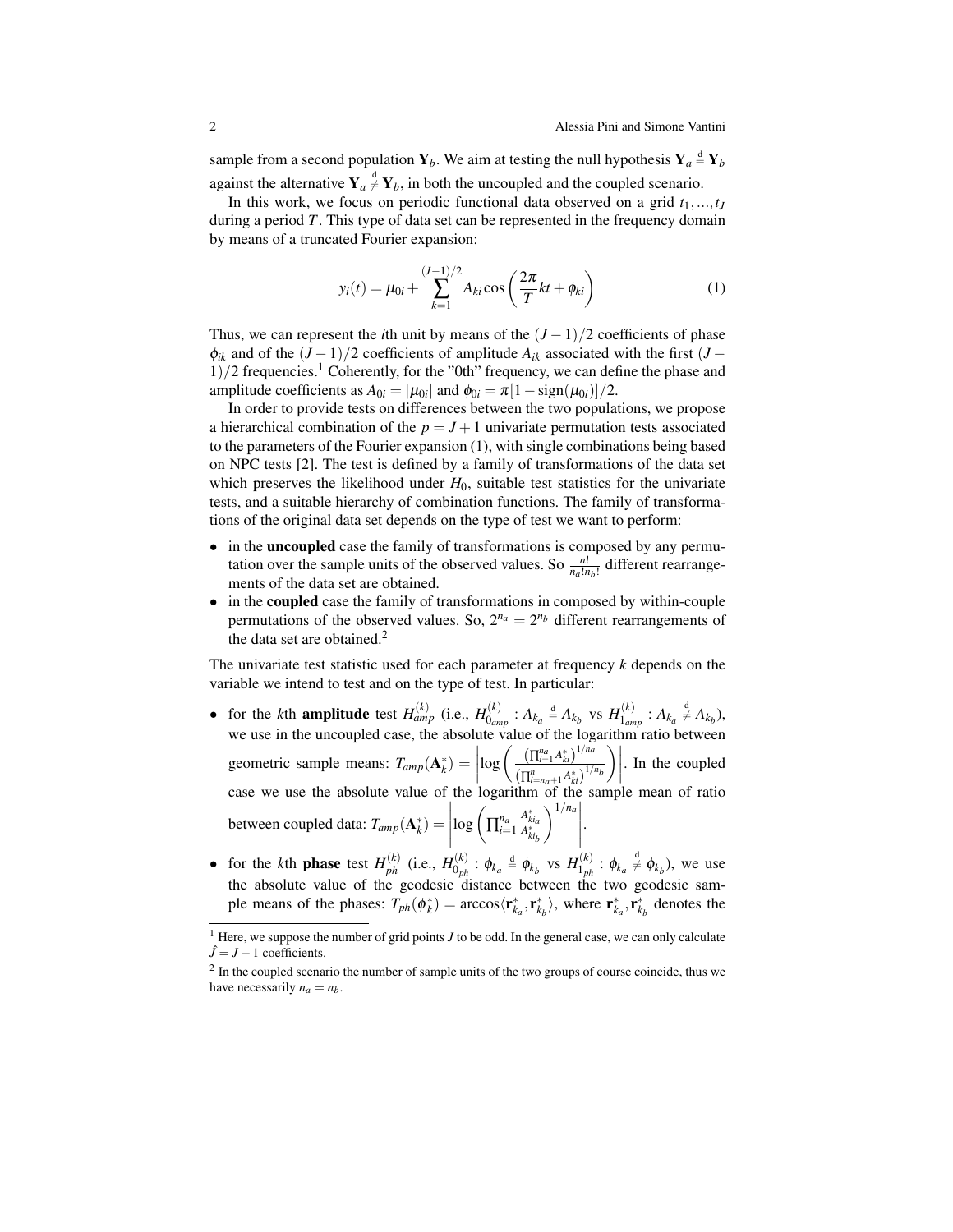unit vectors associated to the two geodesic sample means. In the coupled case we use the geodesic sample mean of geodesic distances between coupled data:  $T_{ph}(\phi_k^*) = m_{geo}[d_{geo}(\mathbf{q}_{ki_a}^*, \mathbf{q}_{ki_b}^*)]$ , where  $\mathbf{q}_{ki_a}^*, \mathbf{q}_{ki_b}^*$  denotes the unit vectors of direction  $\phi_{ki_a}^*, \phi_{ki_b}^*$ .

The results of univariate tests  $H_{amp}^{(k)}$  and  $H_{ph}^{(k)}$  have to be corrected, taking into account multiplicity, in order to control the global error. For this purpose, we could use the closed testing procedure described in [1]. The idea is to test at the same  $\alpha$  level each marginal hypothesis and multivariate intersection of them, and to reject any hypothesis  $H_{amp}^{(k)}$  (or  $H_{ph}^{(k)}$ ) when the test of every intersection containing  $H_{amp}^{(k)}$  ( $H_{ph}^{(k)}$ ) is statistically significant at level  $\alpha$ . This procedure provides a strong control of the Family-Wise Error (FWE), although the actual number of tests to be performed is  $\mathcal{O}(2^p)$ , which grows exponentially with the dimension of the sample space. By consequence, this procedure becomes unfeasible in the framework of functional or high-dimensional data.

Thus, we propose a variation of the described procedure that focuses only on suitable hypothesis intersections. In particular, we chose to combine amplitude and phase results separately, and we focus our attention only on adjacent hypothesis intersections, i.e., only intersections of the type  $\{H_{amp}^{(j)} \cap H_{amp}^{(j+1)} \cap \dots \cap H_{amp}^{(j+h)}\}$ , or *{H*<sub>ph</sub><sup>(*j*+1)</sup> ∩...∩ *H*<sub>ph</sub><sup>(*j*+*h*)</sup>}, with *j*, *j* + *h* ∈ {0,...,(*J* − 1)/2}, obtained in a hierarchical way. In fact, due to the intrinsic regularity of functional data, we expect false hypotheses not to be spread at isolated points along the frequency domain but aggregated in intervals of frequencies. We construct two types of trees, with the structures shown on Figure 1. In the first case (Figure 1.a) we only consider 2*p* intersections, whereas in the second case (Figure 1.b) the number of intersections is  $\frac{p(p-1)}{2}$ . The number of tests to be performed in the two cases is thus  $\mathcal{O}(p)$  and  $\mathcal{O}(p^2)$ , respectively, making them useful for dealing with functional data. With the procedure we proposed, we only provide a partial control of the FWE, which is intermediate between weak control (i.e., control of the significance level of the global test) and strong control (i.e., a control of significance level of all multivariate tests constituted by hypothesis subsets). By means of MC simulations - not reported here for brevity - we show that, in scenarios with aggregated false hypotheses, the power of the hierarchical testing procedure is greater than the one obtained through the complete closed testing procedure, supporting the heuristic idea that the hierarchical testing procedure is able, in this framework, to jointly reduce the computational effort while improving the statistical power. A sound theoretical study of this property characterizing the hierarchical testing procedure is currently under investigation.

Fig. 1 Trees of combined adjacent hypotheses with the two proposed strategies of hierarchical combination, in the example  $p = 4$